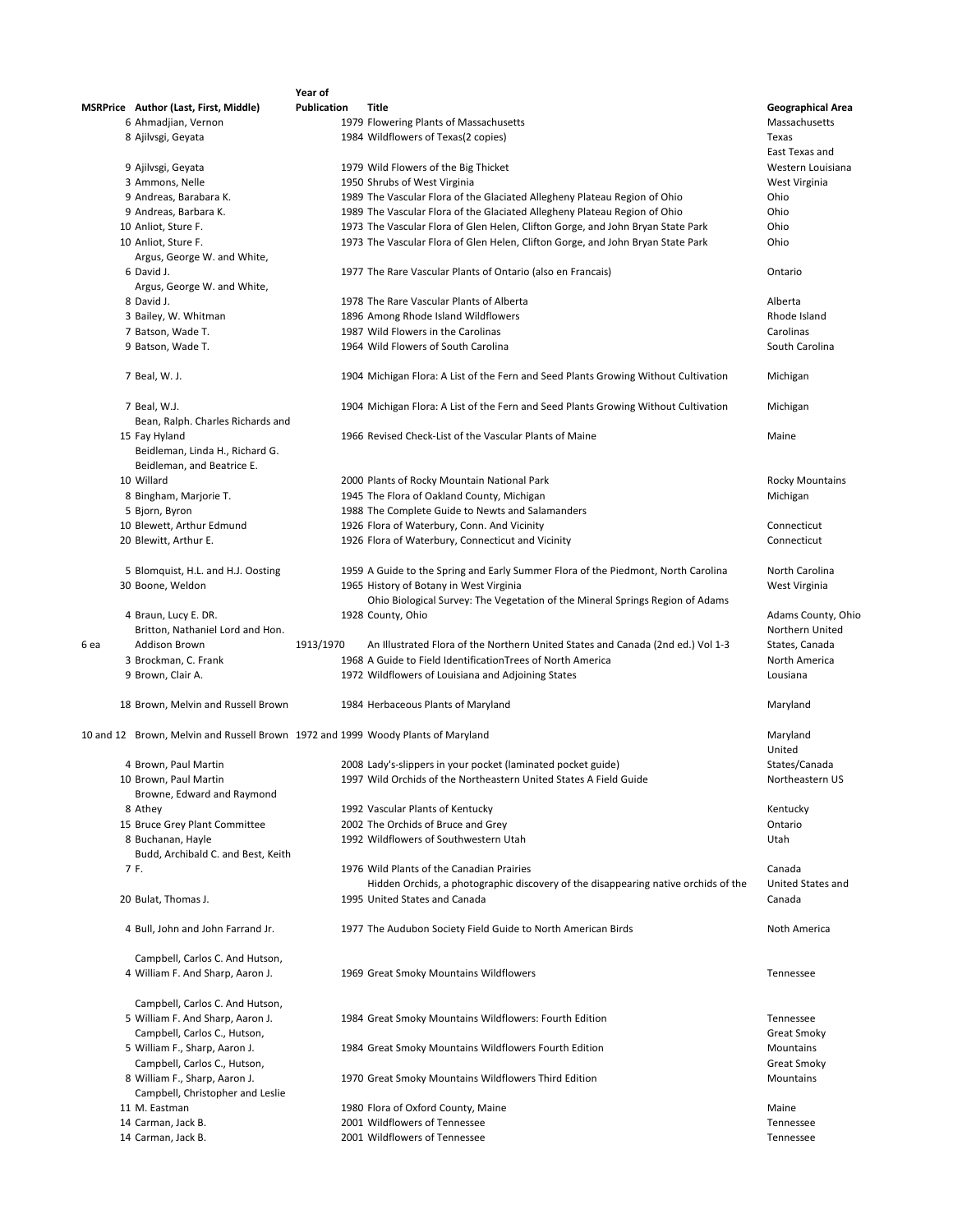|                 | 8 Chambers, et al                                                                            |           | 1996 Forest Plants of Central Ontario                                                                        | Cental Ontario                                            |
|-----------------|----------------------------------------------------------------------------------------------|-----------|--------------------------------------------------------------------------------------------------------------|-----------------------------------------------------------|
|                 | Chapman, William K., Valerie A.<br>Chapman, Alan E. Bessette,<br>Arleen Rainis Bessette, and |           |                                                                                                              |                                                           |
|                 | 12 Douglas R. Pens                                                                           |           | 1998 Wildflowers of New York: in color                                                                       | <b>New York State</b>                                     |
|                 | 7 Choukas-Bradley, Melanie                                                                   |           | 2003 Sugarloaf: The Mountain's History, Geology, and Natural Lore                                            | Sugarloaf Mountair                                        |
|                 | 10 for all 6 Clark, Lewis                                                                    |           | 1974 Wild Flowers guide set                                                                                  |                                                           |
|                 | 12 Clarke, Charles                                                                           |           | 2001 Guide to the Pitcher Plants of Sabah                                                                    | Borneo                                                    |
|                 | 6 Clarkson, Roy B.                                                                           |           | 1966 The Vascular Flora of the Monongahela National Forest, West Virginia                                    | West Virginia                                             |
|                 | 6 Clarkson, Roy B.                                                                           |           | 1966 The Vascular Flora of the Monongahela National Forest, West Virginia                                    | West Virginia                                             |
|                 | Clarkson, Roy, Wm. Homer                                                                     |           |                                                                                                              |                                                           |
|                 | 8 Duppstadt, Roland L. Guthrie                                                               |           | 1980 Forest Wildlife Plants of the Monogahela National Forest                                                | West Virginia                                             |
|                 | 10 Clewell, Andre F.                                                                         |           | 1985 Guide to the Vascular Plants of the Florida Panhandle                                                   | Florida                                                   |
|                 | Clovis, Jesse F., P.D. Strausbaugh,                                                          |           |                                                                                                              |                                                           |
|                 | 7 Earl L. Core, and Nelle Ammons                                                             |           | 1972 Common Vascular Plants of the Mid-Appalachian Region                                                    | West Virginia<br>NorthEastern and<br><b>Central North</b> |
|                 | 5 Cobb, Boughton                                                                             |           | 1963 A Field Guide to the Ferns and Their Related Families                                                   | America                                                   |
|                 | 7 Collins, Michael                                                                           |           | 1994 Plants and Wildflowers of Newfoundland                                                                  | Newfoundland                                              |
|                 | Conant, Roger and Collins, Joseph                                                            |           |                                                                                                              |                                                           |
|                 | 10 T.                                                                                        |           | 1998 Reptiles and Amphibians Eastern/Central North America                                                   | North America                                             |
|                 | 6 Conrad, Henry S.                                                                           |           | 1969 Plants of Central Florida                                                                               | Central Florida                                           |
|                 | 9 Cooperrider, Tom S.                                                                        |           | 1982 Endandered and Threatened Plants of Ohio<br>1982 Endangered and Threatened Plants of Ohio               | Ohio<br>Ohio                                              |
|                 | 9 Cooperrider, Tom S.<br>52 Correll, Donovan Stewart                                         |           | 1950 Native Orchids of North America                                                                         | Norh America                                              |
|                 | 7 Coulter, John M.                                                                           |           | 1909 New Manual of Botany of the Central Rocky Mountains                                                     | <b>Rocky Mountains</b>                                    |
|                 | Crittenden, Mabel and Dorothy                                                                |           |                                                                                                              |                                                           |
|                 | 4 Telfer                                                                                     |           | 1977 Wildflowers of the East                                                                                 | East Coast                                                |
|                 | 18 Crow, Garrett E.                                                                          |           | 1982 New England's Rare, Threatened, and Endangered Plants                                                   | New England                                               |
|                 | Cusick, Allison W. And Silberhorn,                                                           |           |                                                                                                              |                                                           |
|                 | 8 Gene M.                                                                                    |           | 1977 The Vascular Plants of Unglaciated Ohio                                                                 | Ohio                                                      |
|                 | Cusick, Allison W., Silberhorn,                                                              |           |                                                                                                              |                                                           |
|                 | 8 Gene M.                                                                                    |           | 1977 The Vascular Plants of Unglaciated Ohio                                                                 | Ohio                                                      |
| 7 and 12        | Dame, LL and F. S. Collins                                                                   |           | 1888 Flora of Middlesex County, Massachusetts                                                                | Massachusetts                                             |
|                 | Dame, Lorin Low, Frank Shipley                                                               |           |                                                                                                              |                                                           |
|                 | 6 collins, and Edward P. Adams                                                               |           | 1888 Flora of Middlesex County, Massachusetts                                                                | Massachusetts                                             |
|                 | 4 Dana, Mrs. William Starr                                                                   | 1893/1962 | How to Know the Wild Flowers                                                                                 |                                                           |
|                 |                                                                                              |           | The Flora of Columbia Missouri and Vicinity: An Ecological and Systematic Study of a                         |                                                           |
|                 | 10 Daniels, Francis Potter                                                                   |           | 1907 Local Flora                                                                                             | Columbia, MO                                              |
|                 | 10 Daniels, Francis Potter<br>14 Davis, Ray J.                                               |           | 1907 The Flora of Columbia Missouri and Vicinity<br>1952 Flora of Idaho                                      | Missouri<br>Idaho                                         |
|                 | Davis, Ronald B. and Dennis S.                                                               |           |                                                                                                              |                                                           |
|                 | 7 Anderson                                                                                   |           | 1991 The Eccentric Bogs of Maine: A Rare Wetland Type in the US                                              | Maine                                                     |
|                 | de Milleville, Rene and Tirtha                                                               |           |                                                                                                              |                                                           |
|                 | 15 Bahadur Shrestha                                                                          |           | 2004 Nepal Orchids in Pictures (140 Species & Varieties)                                                     | Nepal                                                     |
|                 | 5 Denison, Edgar                                                                             |           | 1973 Missouri Wildflowers                                                                                    | Missouri                                                  |
|                 | 8 Denison, Edgar                                                                             |           | 1978 Missouri Wildflowers                                                                                    | Missouri                                                  |
|                 | Department of Geology, Mines                                                                 |           |                                                                                                              |                                                           |
|                 | 11 and Water Resources of Maryland                                                           |           | 1946 The Physical Features of Carroll County and Frederick County                                            | Maryland                                                  |
|                 | DiGregorio, Mario and Jeff                                                                   |           |                                                                                                              |                                                           |
|                 | 12 Wallner                                                                                   |           | 1989 A Vanishing Heritage: Wildflowers of Cape Cod                                                           | Massachusetts                                             |
|                 | 8 Dole, E.J.                                                                                 |           | 1937 The Flora of Vermont<br>1977 Flora of the Black Hills                                                   | Vermont<br>South Dakota                                   |
|                 | 9 Dorn, Robert D<br>8 Dowhan, Joseph J.                                                      |           | 1979 Preliminary Checklist of the Vascular Flora of Connecticut                                              | Connecticut                                               |
|                 | Duft, Joseph and Robert K.                                                                   |           |                                                                                                              |                                                           |
|                 | 8 Moseley                                                                                    |           | 1989 Alpine Wildflowers of the Rocky Mountains                                                               | <b>Rocky Mountains</b><br>Coast of Maine                  |
|                 | Duncan, Wilbur H. And Duncan,                                                                |           |                                                                                                              | through Coast of                                          |
|                 | 15 Marion B.                                                                                 |           | 1987 Seaside Plants of the Gulf and Atlantic Coasts                                                          | Lousiana                                                  |
|                 | Duncan, Wilbur H. And Kartesz,                                                               |           |                                                                                                              |                                                           |
|                 | 7 John T.                                                                                    |           | 1981 Vascular Flora of Georgia                                                                               | Georgia                                                   |
|                 | 5 Dunes of Dare Garden Club<br>5 Dwelley, Marilyn J.                                         |           | 1980 Wildflowers of the Outer Banks: Kitty Hawk to Hatteras<br>1977 Summer & Fall Wildflowers of New England | North Carolina<br>New England                             |
|                 | Eilers, Lawrence J. and Dean M.                                                              |           |                                                                                                              |                                                           |
| 14 and 12 Roosa |                                                                                              |           | 1994 The Vascular Plants of Iowa: An Annotated Checklist and Natural History                                 | lowa                                                      |
|                 |                                                                                              |           |                                                                                                              |                                                           |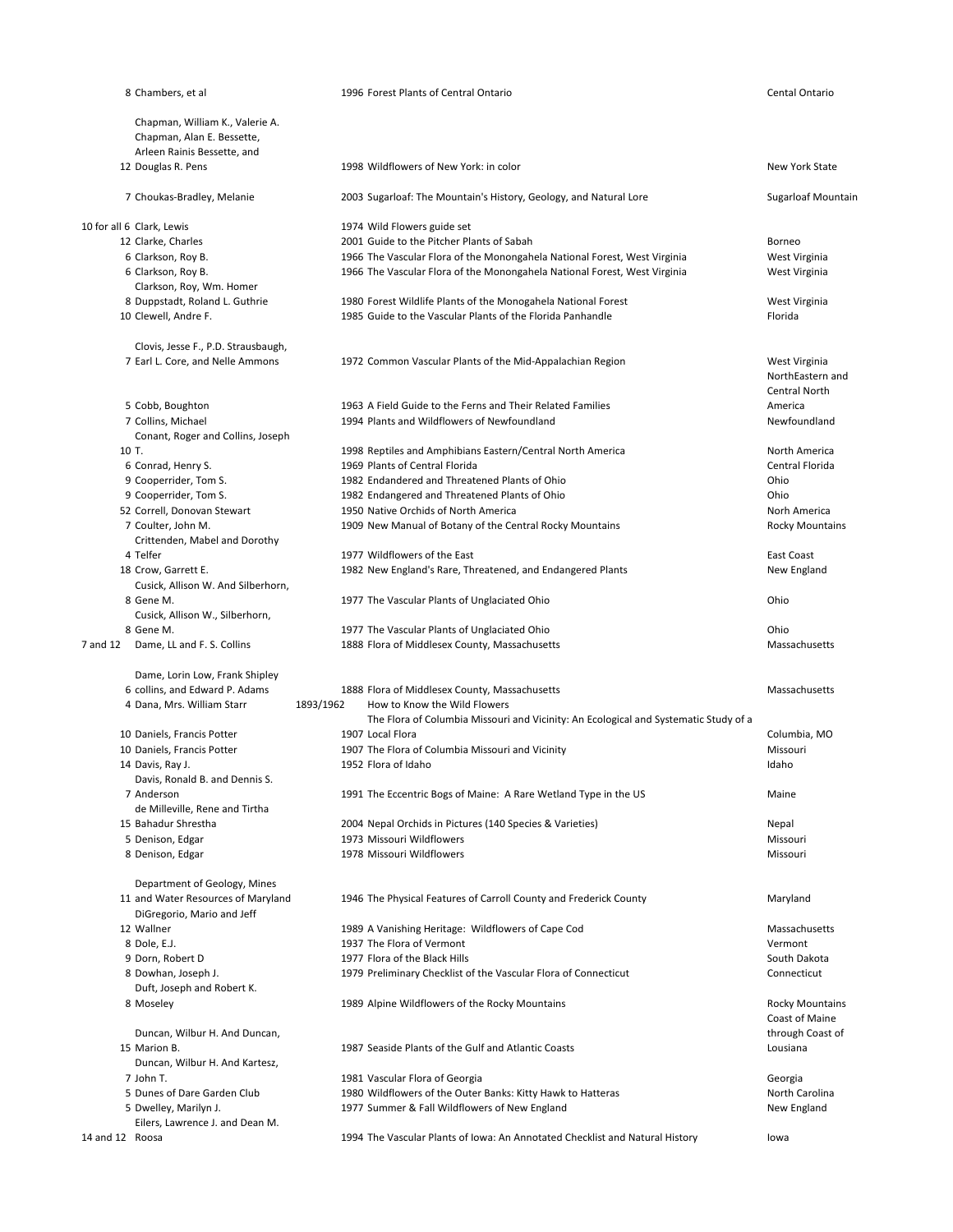|          | Emerson, Arthur I. and Weed,                                                              |               |                                                                                                     |                             |
|----------|-------------------------------------------------------------------------------------------|---------------|-----------------------------------------------------------------------------------------------------|-----------------------------|
|          | 9 Clarence                                                                                |               | 1946 Our Trees How to Know Them                                                                     |                             |
|          | 12 Engard, Rodney                                                                         |               | 1989 The Flowering Southwest                                                                        | Southwest US                |
|          | 16 Enquist, Marshall                                                                      |               | 1987 Wildflowers of the Texas Hill Country                                                          | Hill Country, TX            |
|          | 8 Fagan, Damian                                                                           |               | 1998 Canyon Country Wildflowers: a field guide to common wildflowers, shrubs, and trees             | Utah                        |
|          | 2 Fairchild, Herman L.                                                                    |               | 1935 Genesee Valley Hydrology and Drainage                                                          | New York                    |
|          | 4 Fairchild, Herman L.                                                                    |               | 1926 The Mendon Kame Area                                                                           | New York                    |
|          | 4 Fairchild, Herman L.                                                                    |               | 1932 New York Physiography and Glaciology West of the Genesee Valley                                | New York                    |
|          | 12 Farace, Joe                                                                            |               | 1998 Digital Imaging                                                                                |                             |
|          | 13 Farrar, Jon                                                                            |               | 1990 Field Guide to Widlflowers of Nebraska and the Great Plains                                    | Nebraska                    |
|          | 6 Fassett, Norman C.                                                                      |               | 1976 Spring Flora of Wisconsin(2 copies)                                                            | Wisconsin                   |
|          | 6 Fell, Egbert W.                                                                         |               | 1955 Flora of Winnebago County, Illinois                                                            | Illinois                    |
|          | 2 Fisher, Edwin A.                                                                        |               | 1932 History and Engineering of Rochester's Water Supply in Its First Century                       | New York                    |
|          | Fletcher, Reggie/Isaacs,<br>Bill/Knight, Paul/Martin,<br>William/Sabo, David/Spellenberg, |               |                                                                                                     |                             |
|          | 10 Richard/Todsen, Thomas                                                                 |               | 1984 A Handbook of Rare and Endangered Plants of New Mexico                                         | New Mexico                  |
|          | 9 Footner, Hulbert                                                                        |               | 1979 Rivers of the Eastern Shore                                                                    | Maryland                    |
|          |                                                                                           | reissue of    |                                                                                                     |                             |
|          | <b>Frederick and Catoctin Soil</b>                                                        | 1960 survey   | Frederick County Maryland Soils Survey: Maps and Index and Frederick County                         |                             |
| 3 each   | <b>Conservation District</b>                                                              | maps/1985     | Maryland Soil Survey Supplement: Text and Tables                                                    | Frederick, MD               |
|          | 3 Fuller, Geo. D.                                                                         |               | 1925 The Vegetaion of the Chicago Region                                                            | Chicago                     |
|          | 6 Garrett, A. O.                                                                          |               | 1912 Spring Flora of the Wasatch Region                                                             | Wasatch                     |
|          | 9 Gates, Frank C.                                                                         |               | 1940 Flora of Kansas                                                                                | Kansas                      |
|          | 8 Gilkey, Helen M.                                                                        |               | 1929 A Spring Flora of Northwestern Oregon                                                          | Oregon                      |
|          | 5 Gleason, H. A.                                                                          |               | 1918 The Plants of Michigan                                                                         | Michigan                    |
|          |                                                                                           |               |                                                                                                     | New York City, New          |
|          | 7 Gleason, H. A.                                                                          |               | 1962 Plants of the Vicinity of New York(2nd/3rd copies box#18)                                      | Jersey                      |
|          | Gleason, H. A. And Conquist,                                                              |               |                                                                                                     | Northeast U.S. and          |
|          | 20 Arthur                                                                                 |               | 1991 Manual of Vascular Plants of Northeast United States and Adjacent Canada                       | Canada                      |
|          | Gleason, Henry A. and Arthur                                                              |               |                                                                                                     |                             |
|          | 6 Cronquist                                                                               |               | 1964 The Natural Geography of Plants                                                                |                             |
|          | 9 Graf, Michael                                                                           |               | 1999 Plants of the Tahoe Basin                                                                      |                             |
|          |                                                                                           |               | Catalogue of the Flowering Plants and Ferns of Connecticut Growing without                          |                             |
|          | 30 Graves. C. B. et al.                                                                   |               | 1975 Cultivation                                                                                    | Connecticut                 |
| 2 each   | Great Lakes Botany                                                                        | 2005-2006     | The Michigan Botantist                                                                              | Michigan                    |
|          | 36 Great Plains Flora Association                                                         |               | 1986 Flora of the Great Plains                                                                      | <b>Great Plains</b>         |
|          |                                                                                           |               |                                                                                                     |                             |
|          | 12 Green, N. B and Thomas K. Pauley                                                       |               | 1987 Amphibians and Reptiles of West Virginia                                                       | West Virginia               |
|          | Greenbrier Garden Club of                                                                 |               |                                                                                                     | Greenbrier Region of        |
|          | 20 Lewisburg, WV                                                                          |               | 1938 A Common-Name Checklist of the Wild Plants of the Greenbrier Region                            | Virginia                    |
|          |                                                                                           |               |                                                                                                     |                             |
| 6 and 10 | Greenwell, Sister Rose Agnes                                                              |               | 1935 A Flora of Nelson County Kentucky with Selected List of Economically Important Plants Kentucky |                             |
|          | 5 Gunn, Charles et al.                                                                    |               | 1980 Vascular Flora of Washington County, Mississippi, and Environs                                 | Mississippi                 |
|          |                                                                                           |               |                                                                                                     |                             |
|          | Gupton, Oscar W. and Frd C.                                                               |               |                                                                                                     | <b>Blue Ridge and Great</b> |
|          | 6 Swope                                                                                   |               | 1987 Fall Wildflowers of the Blue Ridge and Great Smokey Mountains                                  | <b>Smokey Mtns</b>          |
|          | Gupton, Oscar W. and Frd C.                                                               |               |                                                                                                     | Shenandoah and              |
|          | 6 Swope                                                                                   |               | 1979 Wildflowers of the Shenandoah Valley and Blue Ridge Mountains                                  | <b>Blue Ridge</b>           |
|          | Gupton, Oscar W. and Frd C.                                                               |               |                                                                                                     |                             |
|          | 6 Swope                                                                                   |               | 1981 Trees and Shrubs of Virginia                                                                   | Virginia                    |
|          | Gupton, Oscar W. and Frd C.                                                               |               |                                                                                                     |                             |
|          | 8 Swope                                                                                   |               | 1982 Wildflowers of Tidewater Virginia                                                              | Virginia                    |
|          | 7 Hahn, Thomas F.                                                                         |               | 1983 Towpath Guide to the C&O Canal: combined edition                                               | C & O Canal                 |
|          | 4 Ham, Hal and Martha Bruce                                                               |               | 1984 South Texas Wildflowers                                                                        | Texas                       |
|          | 12 Hamilton, George H.                                                                    |               | 1943 Flora of the Allegany State Park Region                                                        | Ontario                     |
|          |                                                                                           | 1970 original |                                                                                                     |                             |
|          | 8 Harshberger, John W.                                                                    | 1916          | The Vegetation of the New Jersey Pine Barrens                                                       | New Jersey                  |
|          | 7 Haskin, Leslie L.                                                                       |               | 1934 Wildflowers of the Pacific Northwest                                                           | Northwest                   |
|          | 3 Haverill, A.M., Jr. et al                                                               |               | 1977 Atlas of Virginia Flora, Par1                                                                  | Virginia                    |
|          | 3 Haverill, A.M., Jr. et al                                                               |               | 1981 Atlas of Virginia Flora, Par2                                                                  | Virginia                    |
|          | 6 Henn, Robert L                                                                          |               | 1998 Wildflowers of Ohio                                                                            | Ohio                        |
|          | 7 Henry, Joseph Kaye                                                                      |               | 1915 Flora of Southern Bristish Columbia and Vancouver Island                                       | Canada                      |
|          |                                                                                           |               |                                                                                                     |                             |
|          | 5 Henry, LeRoy K.                                                                         |               | 1978 Vascular Flora of Bedford County, Pennsylvania                                                 | Pennsylvania                |
|          | Henry, Leroy K., Werner E. Buker                                                          |               |                                                                                                     |                             |
|          | 5 and Dorothy L. Pearth                                                                   |               | Jun-75 Western Pennsylvania Orchids                                                                 | Pennsylvania                |
|          | 12 and 42 Hermann, Frederick J.                                                           |               | 1946 A Checklist of Plants in the Washington-Baltimore Area                                         | DC - Maryland               |
|          | 7 Hill, Albert Frederick                                                                  |               | 1923 Proceedings of the Portland Society of Natural History                                         |                             |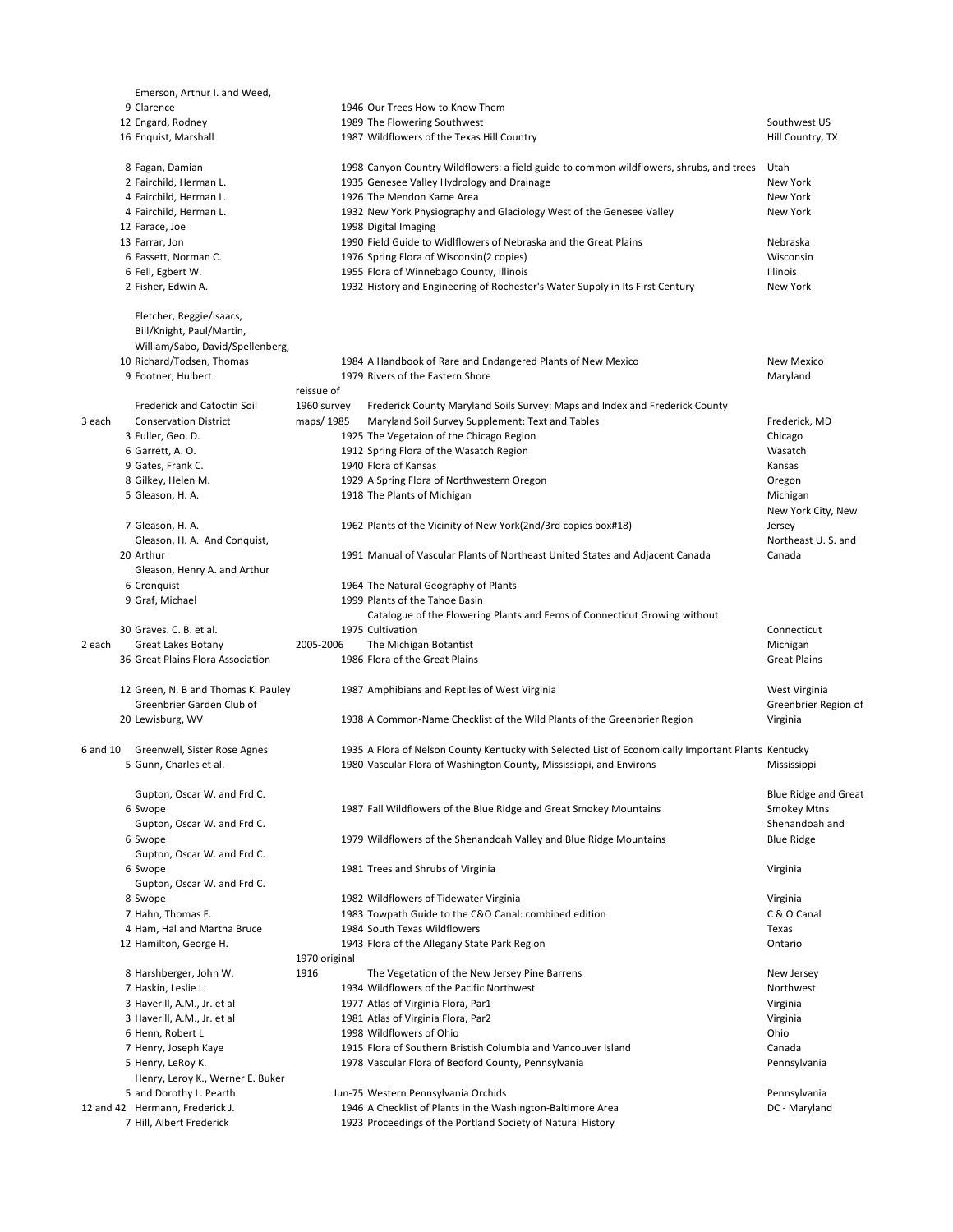| Hinds, Harold and Wilfred                          |            |                                                                                                        |                                       |
|----------------------------------------------------|------------|--------------------------------------------------------------------------------------------------------|---------------------------------------|
| 6 Hathaway<br>Hinds, Harold R and Wilfred A.       |            | 1968 Wildflowers of Cape Cod                                                                           | Massachusetts                         |
| 5 Hathaway                                         |            | 1968 Wildflowers of Cape Cod                                                                           | Cape Cod                              |
| Hitchcock, A.S and Paul C.                         |            |                                                                                                        |                                       |
| 65 Standley                                        |            | 1919 Flora of the District of Columbia and Vicinity (second copy)                                      | Washington DC                         |
| Hitchcock, C. Leo and Arthhur                      |            |                                                                                                        |                                       |
| 18 Cronquest                                       | 1973/1981  | Flora of the Pacific Northwest                                                                         | Pacific Northwest                     |
| 15 Hogan, Elizabeth ed.                            |            | 1977 Beautiful California                                                                              | California                            |
| 6 Hohn, Matthew H.                                 |            | 1977 Guide to the Flora of Beaver Island Michigan - Part 1 The Bogs                                    | Michigan                              |
|                                                    |            | Guide to the Flora of Beaver Island Michigan: Part I - The Bogs and Part II - Lake                     |                                       |
| 6 Hohn, Matthew H.                                 | 1977, 1981 | Michigan Beaches and Sand Dunes                                                                        | Michigan                              |
|                                                    |            | Guide to the Flora of Beaver Island Michigan - Part II Lake Michigan Beaches and Sand                  |                                       |
| 6 Hohn, Matthew H.                                 |            | 1977 Dunes                                                                                             | Michigan                              |
|                                                    |            |                                                                                                        | United States and                     |
| 9-Apr Hotchkiss, Neil                              |            | 1967 Underwater and Floating-Leaved Plants of the United States and Canada                             | Canada                                |
| 7 House, Homer D.                                  |            | 1941 Bibliography of the Botany of New York State 1751-1940 parts 1 and 2                              | New York                              |
| 8 House, Homer D.                                  |            | 1927 Flora of the Allegany State Park Region(2 copies)                                                 | New York<br>Eastern US and            |
| 12 House, Homer D.                                 | 1934/1974  | Wildflowers                                                                                            | Canada                                |
|                                                    |            |                                                                                                        | Allegany State                        |
| 15 House, Homer D.                                 |            | 1927 Flora of the Allegany State Park Region                                                           | Park, New York                        |
| 10 Hunt, Charles B.                                | 1967/1974  | Natural Regions of the United States and Canada                                                        | U.S. and Canada                       |
| 12 Hunter, Carl G.                                 |            | 1992 Wildflowers of Arkansas                                                                           | Arkansas                              |
|                                                    |            |                                                                                                        | Mountain Ranges of                    |
| 4 Huxley, Anthony                                  |            | 1967 Mountain Flowers in Colour                                                                        | Europe                                |
|                                                    |            |                                                                                                        |                                       |
| Hyland, Fay and Barbara                            |            |                                                                                                        | Norhern New                           |
| 8 Hoisington                                       |            | 1981 The Woody Plants of Sphagnous Bogs of Northern New England and Adjacent Canada England and Canada |                                       |
|                                                    |            |                                                                                                        |                                       |
| 4 Jane O. Smith                                    |            | 1983 One Day Trips to Beauty and Bounty<br>1962 101 Wildflowers of Isle Royale National Park           | DC and Mid Atlantic                   |
| 3 Janke, Robert A.<br>10 Jepson, Willis Linn       |            | 1951 A Manual of the Flowering Plants of California                                                    | Michigan<br>California                |
| Johnson, James R. and Nichols,                     |            |                                                                                                        |                                       |
| 9 James T                                          |            | 1982 Plants of South Dakota Grasslands: A Photographic Study                                           | South Dakota                          |
| 11-Jun Jones, George Neville                       |            | 1945 Flora of Illinois                                                                                 | Illinois                              |
|                                                    |            | Vascular Plants of Texas: A Comprehensive Checklist, including Synonymy,                               |                                       |
| 18 Jones, Stanley D.                               |            | 1997 Bibliography, and Index                                                                           | Texas                                 |
|                                                    |            |                                                                                                        |                                       |
| Jones, Stanley D., Wipff, Joseph                   |            | Vascular Plants of Texas: A Comprehensive Checklist including Synonymy,                                |                                       |
| 18 K., Montgomery, Paul M.                         |            | 1997 Bibliopraphy, and Index                                                                           | Texas                                 |
| Journal of the Academy of<br>12 Science            |            |                                                                                                        |                                       |
| Journal of the Southern                            |            | 1989 Special Number Devoted to Vegetation and Flora of Tennessee                                       | Tennessee                             |
| Appalachian Botanical Clug                         |            | Mar-84 Castanea Vol 49, No. 1                                                                          | Southern Appalachia                   |
| Journal of the Southern                            |            |                                                                                                        |                                       |
| Appalachian Botanical Clug                         |            | Jun-86 Castanea Vol 51, No 2                                                                           | Southern Appalachia                   |
| Journal of the Southern                            |            |                                                                                                        |                                       |
| Appalachian Botanical Clug                         |            | Jun-85 Castanea Vol 50, No 2                                                                           | Southern Appalachia                   |
|                                                    |            | A Synonymized Checklist of the Vascular Flora of the United States, Canada, and                        |                                       |
| 10 Kartesz, John T and Rosemarie                   |            | 1980 Greenland                                                                                         | Noth America                          |
| 12 Kauffeld, Carl                                  |            | 1957 Snakes and Snake Hunting                                                                          | <b>United States</b>                  |
| Kearney, Thomas and Robert H.                      |            |                                                                                                        |                                       |
| 20 Peebles                                         |            | 1964 Arizona Flora                                                                                     | Arizona                               |
| 4 Kelly, James Peter                               |            | 1937 The Ferns and Flowering Plants of Central Pennsylvania<br>1992 Wildflowers of the Western Plains  | Pennsylvania<br><b>Western Plains</b> |
| 11 Kirkpatrick, Zoe Merriman<br>9 Kirt, Russell R. |            | 1995 Prairie Plants of the Midwest: Identification and Ecology                                         | Midwest                               |
| 20 Klauber, Laurence                               |            | 1982 Rattlesnakes, Their Habits, Life Histories, & Influence on Mankind                                |                                       |
| Klimas, John E. and James A.                       |            |                                                                                                        |                                       |
| 9 Cunningham                                       |            | 1981 Wildflowers of Eastern America                                                                    | East                                  |
| 8 Knopf, Alfred A.                                 |            | 1998 The Audubon Society Field Guide to North American Mushrooms                                       | North America                         |
| 10 Knopf, Alfred A.                                |            | 1992 The Audubon Society Field Guide to North American Butterflies                                     | North America                         |
| 10 Kolb, Gary                                      |            | 1993 Photographing in the Studio                                                                       |                                       |
| 10 Kramer, Jack                                    |            | 1979 Orchids Flowers of Romance and Mystery                                                            |                                       |
| 12 Kudish, Michael                                 |            | 1992 Adirondack Upland Flora                                                                           | New York                              |
|                                                    |            |                                                                                                        | NE Oklahoma to                        |
|                                                    |            |                                                                                                        | Canada and east to<br>Ohio            |
| 16 Ladd, Doug<br>21 Lakela, Olga                   |            | 1995 Tallgrass Prairie WildFlowers<br>1965 A Flora of Northeastern Minnesota                           | Minnesota                             |
|                                                    |            |                                                                                                        |                                       |
| 5 Lamb, Edgar & Brian                              |            | 1974 Colorful Cacti of the American Deserts                                                            | <b>United States Deserts</b>          |
|                                                    |            |                                                                                                        |                                       |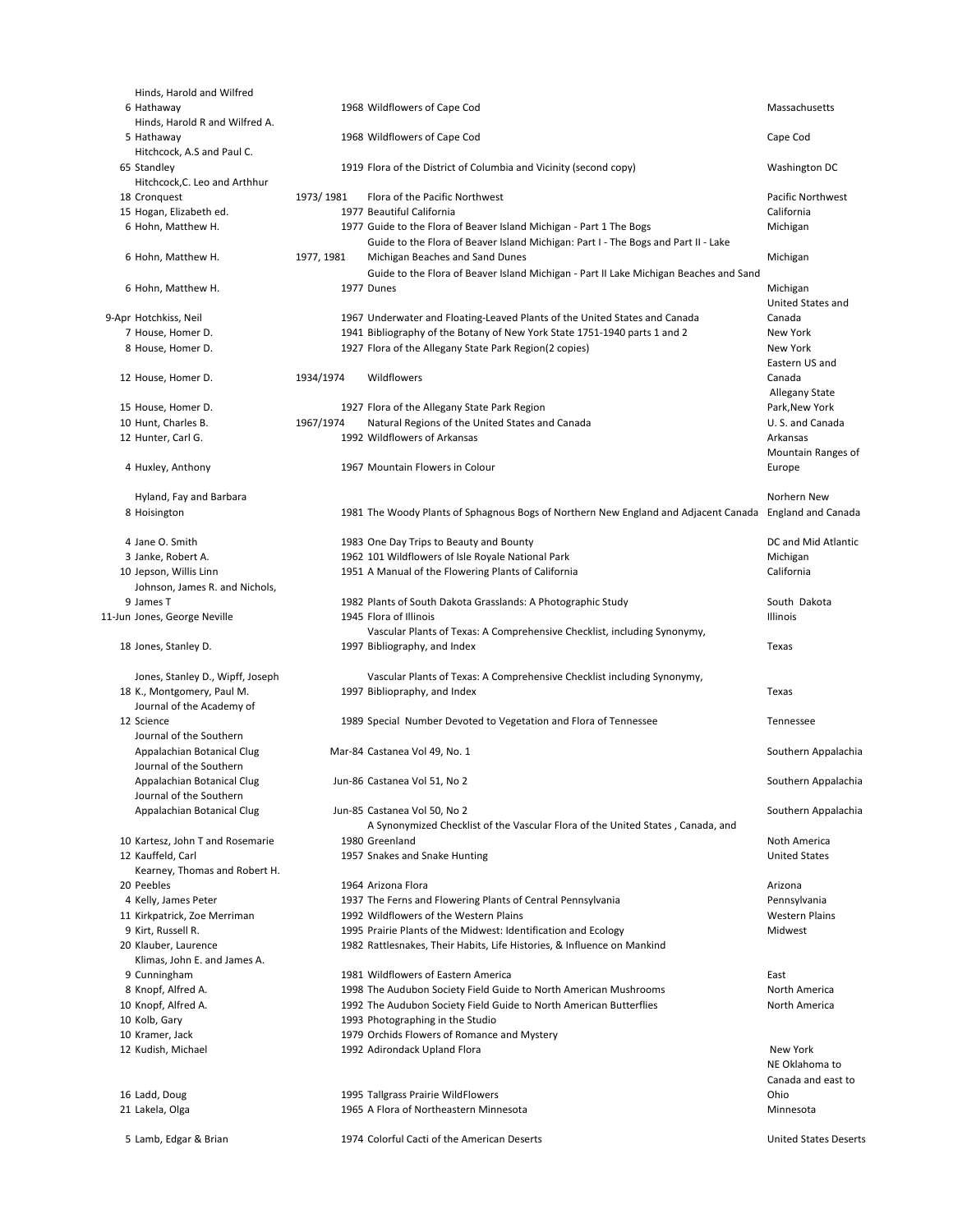|                  | 3 Lathrop, Frank H.                                           |           | 1968 The Old Naturalist's Notebook: Wild Flowers of the Appalachians                                                                       | Appalachians                                           |
|------------------|---------------------------------------------------------------|-----------|--------------------------------------------------------------------------------------------------------------------------------------------|--------------------------------------------------------|
|                  | 3 Lathrop, Frank H.                                           |           | 1968 The Old Naturalist's Notebook: wildflowers of the Appalachians                                                                        | Carolina                                               |
|                  | Lawrence, Susan and Barbara                                   |           | The Audubon Society Field Guide to the Natural Places of the Mid-Atlantic States                                                           |                                                        |
|                  | 5 Gross                                                       |           | 1984 Inland<br>The Audubon Society Field Guide to the Natural Places of the Mid-Atlantic States                                            | Mid-Atlantic US                                        |
|                  | 3 Lawrence, Susannah                                          |           | 1984 Coastal                                                                                                                               | Mid-Atlantic US                                        |
|                  | 12 Lefkowitz, Lester                                          |           | 1979 The Manual of Close-up Photography                                                                                                    |                                                        |
|                  | 12 Lesica, Peter                                              |           | 2002 Flora of Glacier National Park, Montana                                                                                               | Montana                                                |
|                  | 6 Leydet, Francois                                            |           | The Last Redwoods and the parkland of Redwood Creek                                                                                        | California                                             |
|                  | 20 Liggio, Joe and Ann Orto Liggio                            |           | 1999 Wild Orchids of Texas                                                                                                                 | Texas                                                  |
|                  | 24 Line, Les and Walter H. Hodge                              |           | 1978 The Audubon Society Book of Wildflowers                                                                                               | Global                                                 |
|                  | 6 Lloyd, Francis Ernest                                       | 1942/1976 | The Carnivorous Plants                                                                                                                     |                                                        |
|                  | 6 Lousley, J. E.                                              |           | 1969 Wild Flowers of Chalk & Limestone                                                                                                     |                                                        |
|                  | Lowe, David, John R. Matthews,                                |           | The Official World Wildlife Fund Guide to Endangered Species of North America, vols.                                                       |                                                        |
| 15 <sub>ea</sub> | and Charles J. Moseley, eds.                                  |           | 1990 1 & 2                                                                                                                                 | North America                                          |
|                  | 12 Lund, Harry C.                                             |           | 1998 Michigan Wildflowers in Color                                                                                                         | Michigan                                               |
|                  | 7 MacKeever, Frank C.                                         |           | 1968 Plants of Nantucket                                                                                                                   | Massachusetts                                          |
|                  | 4 Magee, Dennis W.                                            |           | 1981 Freshwater Wetlands: A Guide to Common Indicator Plants of the Northeast                                                              | Northeastern US                                        |
|                  | 4 Martin, Edwin                                               |           | 1984 A Beginners Guide to Wildflowers of the C&O Towpath                                                                                   | C&O Canal                                              |
|                  | Martof, Bernard S.; Palmer,<br>William M.; Bailey, Joseph R.; |           |                                                                                                                                            | Carolinas and                                          |
|                  | 10 Harrison III, Julian R.                                    |           | 1980 Amphibians and Reptiles of the Carolinas and Virginia                                                                                 | Virginia                                               |
|                  | 9 Massey, A. B.                                               |           | 1961 Virginia Flora                                                                                                                        | Virginia                                               |
|                  | 5 Massey, A. B.                                               |           | 1961 Virginia Flora                                                                                                                        | Virginia                                               |
|                  |                                                               |           | 1961 Virginia Flora                                                                                                                        |                                                        |
|                  | 9 Massey, A.B.                                                |           | 1981 Ferns and Fern Allies                                                                                                                 | Virginia                                               |
|                  | 4 Mazzeo, Peter M.                                            |           |                                                                                                                                            | Virginia                                               |
|                  | 5 McCormick, Jack<br>McDougall, W. B. and Baggley,            |           | 1970 The Pine Barrens: A Preliminary Ecological Inventory                                                                                  | New Jersey                                             |
|                  | 3 Herma A.                                                    |           | 1956 The Plants of Yellowstone National Park                                                                                               | Yellowstone                                            |
|                  | McGrath, Anne And Treffs,                                     |           |                                                                                                                                            | New York/New                                           |
|                  | 6 Joanne                                                      |           | 1981 Wildflowers of the Adirondacks                                                                                                        | England                                                |
|                  |                                                               |           | Maryland's Catoctin Mountain Parks: an interpretive guide to Catoctin Mountain Park                                                        |                                                        |
|                  | 9 Means, John                                                 |           | 1995 and Cunningham Falls State Park                                                                                                       | Maryland<br><b>Western Plains</b><br>(Colorado, Texas, |
|                  | 7 Merriman Kirkpatrick, Zoe                                   |           | 1992 Wildflowers of the Western Plains                                                                                                     | New Mexico, etc)                                       |
|                  | 11 Merriman, Paul R.                                          |           | 1930 Flora of Richmond and Vicinity                                                                                                        | Richmond                                               |
|                  | 12 Merriman, Paul R.                                          |           | 1930 Flora of Richmond and Vicinity                                                                                                        | Richmond. Virginia                                     |
|                  | Meyer, Thomas ed. (Wisconsin                                  |           |                                                                                                                                            |                                                        |
|                  | 7 DNR)                                                        |           | 2003 Wisconsin, naturally: a guide to 150 great State Natural Areas                                                                        | Wisconsin                                              |
|                  | 15 Millspaugh, C.F. and David White                           |           | 1913 West Virginia Geological Survey: The Living Flora of WV and The Fossil Flora of WV                                                    | West Virginia                                          |
|                  | 20 Millspaugh, C.F. and David White                           |           | 1913 West Virginia Geological Survey: The Living Flora of WV and The Fossil Flora of WV                                                    | West Virginia                                          |
|                  | Millspaugh, Charles Frederick and                             |           |                                                                                                                                            |                                                        |
|                  | 4 Lawrence William Nuttall                                    |           | 1896 Flora of West Virginia                                                                                                                | West Virginia                                          |
|                  | 8 Mitchell, John Hanson                                       |           | 1985 A Field Guide to Your Own Backyard                                                                                                    | Eastern US                                             |
|                  | 5 Mitchell, Joseph C.                                         |           | 1994 The Reptiles of Virginia                                                                                                              | Virginia                                               |
|                  | Mitchell, Joseph C. and Anderson,                             |           |                                                                                                                                            | Assateague and                                         |
|                  | 30 John M.                                                    |           | 1994 Amphibians and Reptiles of Assateague and Chincoteague Islands                                                                        | Chicoteague                                            |
|                  | Mitchell, Richard S. and Sheviak,<br>11 Charles J.            |           | 1983 Rare Plants of New York State                                                                                                         | <b>New York</b>                                        |
|                  | Mitchell, Richard S. And Tucker,                              |           |                                                                                                                                            |                                                        |
|                  | 11 Gordon C.                                                  |           | 1997 Revised Checklist of New York State Plants                                                                                            | <b>New York</b>                                        |
|                  | 9 Mohlenbrock, Robert                                         |           | 1970 Flowering Plants Lilies to Orchids                                                                                                    | <b>Illinois</b>                                        |
|                  | Mohlenbrock, Robert and John                                  |           |                                                                                                                                            |                                                        |
|                  | 7 Voigt                                                       |           | 1959 A Flora of Southern Illinois                                                                                                          | Illinois                                               |
|                  |                                                               |           |                                                                                                                                            |                                                        |
|                  | 7 Mohlenbrock, Robert H.<br>8 Mohlenbrock, Robert H.          |           | 1987 Wildflowers: A Quick Identification Guide to the Wildflowers of North America<br>1999 Sedges: Carex The Illustrated Flora of Illinois | North America<br>Illinois                              |
|                  |                                                               |           | Where Have All the Wildflowers Gone?: a region by region guide to threatened and                                                           |                                                        |
|                  | 15 Mohlenbrock, Robert H.                                     |           | 1983 endangered U.S. wildflowers                                                                                                           | <b>United States</b>                                   |
|                  | 23 Mohlenbrock, Robert H.                                     |           | 1970 Flowering Plants Flowering Rush to Rushes                                                                                             | Illinois                                               |
|                  | 8 Moldenke, Harold N.<br>Morris, Frank and Edward A.          |           | 1945 A Contribution to Our Knowledge of the Wild and Cultivated Flora of Maryland-I                                                        | Maryland                                               |
|                  | 45 Eames                                                      |           | 1929 Our Wild Orchids                                                                                                                      | <b>US and Canada</b>                                   |
|                  |                                                               |           |                                                                                                                                            |                                                        |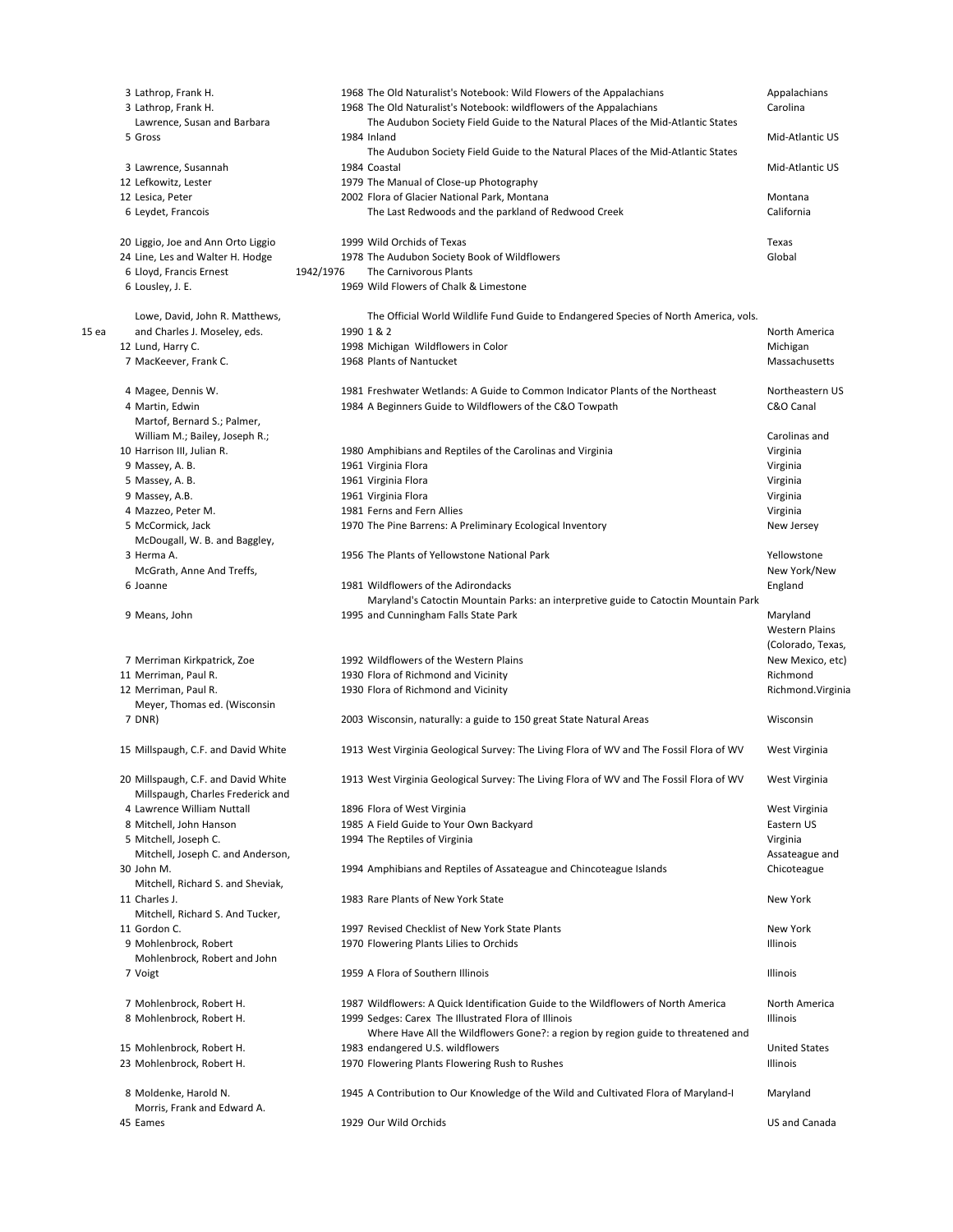|   | Moyle, John B. And Moyle, Evelyn                     |                                                                                          |                        |
|---|------------------------------------------------------|------------------------------------------------------------------------------------------|------------------------|
|   | 12 W.                                                | 1977 Northland Wild Flowers: A Guide for the Minnesota Region                            | Minnesota              |
|   | 12 Moyle, John B., Moyle, Evelyn W.                  | 1977 Northern Wild Flowers: A Guide for the Minnesota Region                             | Minnesota              |
|   | 4 Multiple                                           | 1948 Proceedings of the Rochester Academy of Science Vol. 9 No.2                         | New York               |
|   |                                                      |                                                                                          |                        |
|   | 4 Multiple                                           | 1942 Proceedings of the Rochester Academy of Science Vol.8 No.4                          | New York               |
|   | 4 Multiple                                           | 1943 Bartonia Proceedings of the Philadelphia Botanical Club                             | Pennsylvania           |
|   | 4 Multiple                                           | 1940 Bartonia Proceedings of the Philadelphia Botanical Club                             | Pennsylvania           |
|   | 5 Multiple                                           | 1882 Report of the Geological Survey of Ohio Vol. IV Zoology and Botany. Part I. Zoology | Ohio                   |
|   | Multiple                                             | 1985 Bartonia Journal of the Philadelphia Botanical Club No. 51                          | Pennsylvania           |
|   | Multiple                                             | 1986 Bartonia Journal of the Philadelphia Botanical Club No. 52                          | Pennsylvania           |
|   | Multiple                                             | 1983 Bartonia Journal of the Philidelphia Botanical Club No. 49                          | Pennsylvania           |
|   | Murdy, William H. And Brown                          |                                                                                          | Southeastern US        |
|   | 8 Carter, M. Eloise                                  | 2000 Guide to the Plants of Granite Outcrops                                             | (Virginia to Alabama)  |
|   |                                                      |                                                                                          |                        |
|   | Murdy, William H., Carter, M.                        |                                                                                          |                        |
|   | 8 Eloise Brown                                       | 2000 Guide to the Plants of Granite Outcrops                                             | Southeastern US        |
|   | National Coastal Ecosystems                          | Rare, Threatened, and Endangered Plant Species of Southwest Florida and Potential        |                        |
|   | 5 Team                                               | 1981 OCS Activity Impacts                                                                | Florida                |
|   | 10 Natural Land Institute                            | 1981 Endangered and Threatened Species of Illinois                                       | Illinois               |
|   | 12 Nelson, Gil                                       | 1996 The Shrubs and Woody Vines of Florida                                               | Florida                |
|   | 5 Nelson, Ruth Ashton                                | 1953 Plants of Rocky Mountain National Park                                              | <b>Rocky Mountains</b> |
|   | 3 Newton, Richard B.                                 | 1988 Forested Wetlands of the Northeast                                                  | Norheast US            |
|   | 7 Niering, William<br>ŗ                              | The Audubon Society Nature Guides: Wetlands                                              |                        |
|   | 4 Nuttall, Lawrence William                          | 1896 Flora of West Virginia                                                              | West Virginia          |
|   | 5 Ogden, E.C. et al                                  | 1966 Check-List of the Vascular Plants of Maine                                          | Maine                  |
|   | 10 Orr, Robert T. and Margaret C.                    | 1974 Wildflowers of Western America                                                      | West                   |
|   | 9 Over, William H.                                   | 1932 Flora of South Dakota                                                               | South Dakota           |
|   | 14 Owensby, Clenton E.                               | 1980 Kansas Prairie Wildflowers                                                          | Kansas                 |
|   | 5 Parsons, Mary E.                                   | 1966 The Wild Flowers of California                                                      | California             |
|   | 22 Pease, Arthur Stanley                             | 1924 Vascular Flora of Coos County, New Hampshire                                        | New Hampshire          |
|   |                                                      | 1930 Flora of the Indiana Dunes                                                          | Indiana                |
|   | 18 Peattie, Donald Culross                           |                                                                                          |                        |
|   | 12 Peck, Morton Eaton                                | 1961 A Manual of the Higher Plants of Oregon                                             | Oregon                 |
|   | 8 Pepoon, H.S.                                       | 1927 Flora of the Chicago Region                                                         | Chicago                |
|   | 8 Petersen, N.F.<br>Peterson, Charles D and Larry E. | 1923 Flora of Nebraska                                                                   | Nebraska               |
|   | 8 Brown                                              | 1983 Vascular Flora of the Little Thicket Nature Sanctuary San Jacinto County, TX        | Texas                  |
|   | 4 Peterson, Roger Tory                               | A Field Guide to Trees and Shrubs                                                        |                        |
|   | 3 Phillips, Arthur M.                                | 1979 Grand Canyon Wildflowers                                                            | <b>Grand Canyon</b>    |
|   | Piper, Charles V. and R. Kent                        |                                                                                          |                        |
|   | 6 Beattie                                            | 1914 Flora of Southeastern Washington and adjacent Idaho                                 | Washington, Idaho      |
|   | 17 Polunin, Nicholas                                 | 1960 Introduction to Plant Geography                                                     | Global                 |
|   | 9 Porsild, A.E.                                      | 1957 Illustrated Flora of the Canadian Arctic Archipelago                                | Canadian Arctic        |
|   | Radford, Albert E.; Ahles, Harry E.;                 |                                                                                          |                        |
|   | 15 Bell, C. Ritchie                                  | 1964 Manual of the Vascular Flora of the Carolinas                                       | Carolina               |
|   | 7 Ramsey, Gene                                       | 1992 Rocky Mountain Wildflowers                                                          | <b>Rocky Mountains</b> |
|   | Rand, Edward Lothrop and John                        | Flora of Mount Desert island, Maine: a preliminary catalogue of the plants growing on    |                        |
|   | 6 Howard Redfield                                    | 1894 Mount Desert and the adjacent islands                                               | Maine                  |
|   | 11 Reber, James Q.                                   | 1974 Potomac Portrait                                                                    | Maryland               |
| ŗ | Reed, Porter B.                                      | 1988 National List of Plant Speices That Occur in Wetlands: 1988 Northeast Region 1      | Northeast US           |
|   | Rhoads, Ann Fowler and William                       |                                                                                          |                        |
|   |                                                      | 1993 The Vascular Plants of Pennsylvania: An Annotated Checklist and Atlas               | Pennsylvania           |
|   | 16 McKinley Klein, Jr.                               |                                                                                          |                        |
|   | Robichaud, Beryl and Murray F.                       |                                                                                          |                        |
|   | 7-Jun Buell                                          | 1973 The Vegetation of New Jersey                                                        | New Jersey             |
|   | 12 Robinson, John                                    | 1880 The Flora of Essex County, Massachusetts                                            | Massachusetts          |
|   | 10 Runkel, Sylvan T. and Bull, Alvin F.              | 1979 Wildflowers of Iowa Woodlands                                                       | lowa                   |
|   | Runkel, Sylvan T. and Roosa,                         |                                                                                          |                        |
|   | 12 Dean, M.                                          | 1992 Wildflowers of the Tallgrass Prairie the Upper Midwest                              | Upper Midwest          |
|   |                                                      |                                                                                          | Midwest (US and        |
|   | 10 Rydberg, Per Axel                                 | 1932 Flora of the Prairies and Plains of Central North America                           | Canada)                |
|   |                                                      |                                                                                          | Central North          |
|   | 12 Rydberg, Per Axel                                 | 1971 Flora of the Prairies and Plains of Central North America Vol 1 and 2               | America                |
|   |                                                      |                                                                                          | Central North          |
|   |                                                      |                                                                                          |                        |
|   | 32 Rydberg, Per Axel                                 | 1932 Flora of the Prairies and Plains of Central North America                           | America                |
|   | 6 Sargent, Charles Sprague                           | 1965 Manual of the Trees of North America Vol. 1                                         | North America          |
|   | 7 Sargent, Charles Sprague                           | 1961 Manual of the Trees of North America Vol. 2                                         | North America          |
|   | 5 Saunders, Charles Francis                          | 1914 With the Flowers and Trees in California                                            | California             |
|   | 6 Schaffner, John H.                                 | 1928 Field Manual of the Flora of Ohio and Adjacent Territory                            | Ohio                   |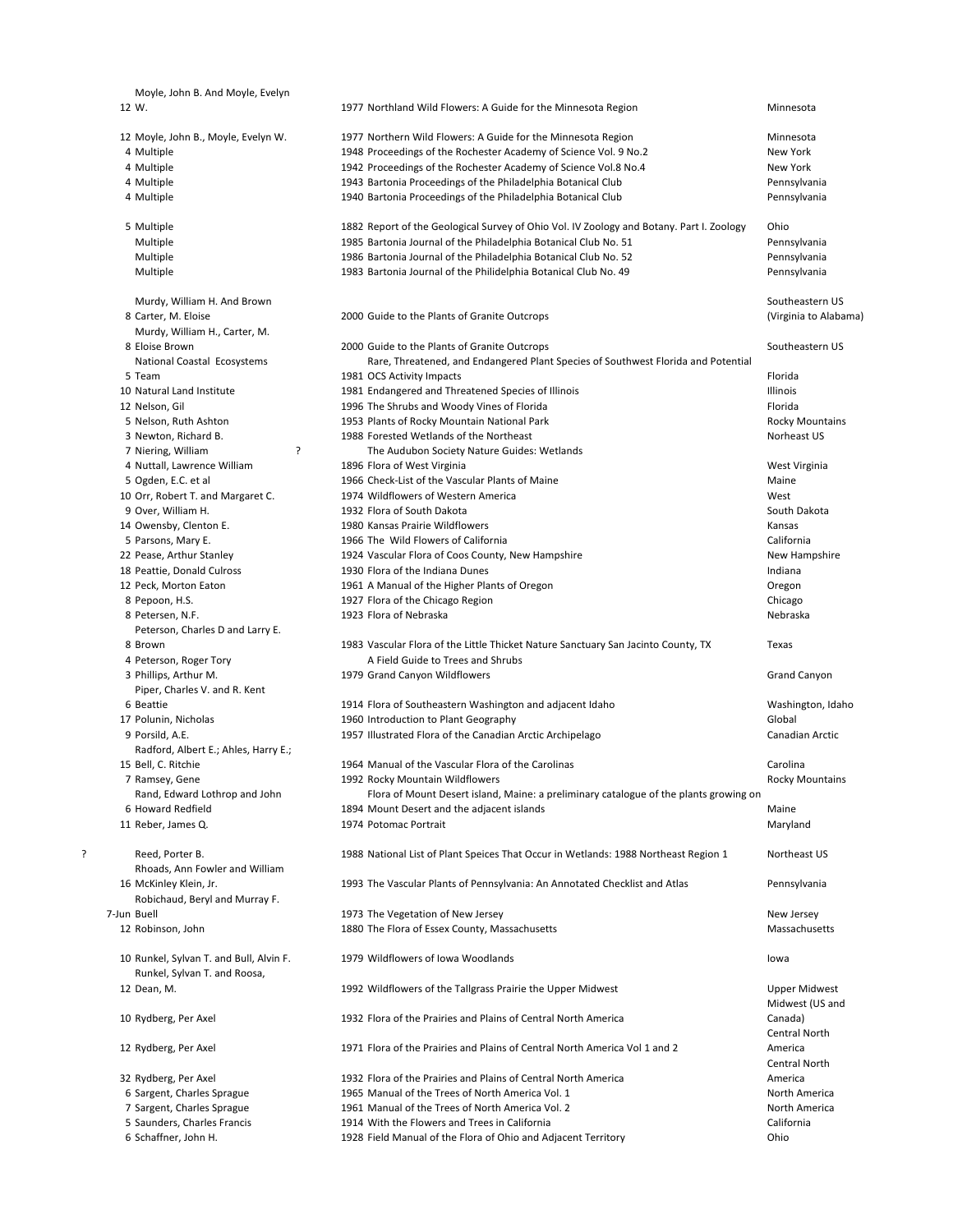|          | 8 Schmidt, Martin Jr.                                     |           |         | 1993 Maryland's Geology (2 copies, one sold at \$7)                                                                                                                 | Maryland                                    |
|----------|-----------------------------------------------------------|-----------|---------|---------------------------------------------------------------------------------------------------------------------------------------------------------------------|---------------------------------------------|
|          | 11 Seymour, Frank C.                                      |           |         | 1960 Florida of Lincoln County Wisconsin                                                                                                                            | Wisconsin                                   |
|          | 11 Seymour, Frank C.                                      |           |         | 1960 Flora of Lincoln County Wisconsin                                                                                                                              | Wisconsin                                   |
|          | 8 Seymour, Randy                                          |           |         | 1997 Wildflowers of Mammoth Cave National Park                                                                                                                      | KY, TN, OH                                  |
|          | 10 Shaw, John                                             |           |         | 1984 The Nature Photographer's Complete Guide to Professional Field Techniques<br>Field Guide to the Vascular Plants of Grand Teton National Park and Teton County, |                                             |
|          | 8 Shaw, Richard J.                                        |           | 1976 WY |                                                                                                                                                                     | <b>Grand Tetons</b>                         |
|          | Sheviak, Charles j. and Thom,                             |           |         |                                                                                                                                                                     |                                             |
|          | 10 Richard H. Project Directors                           |           |         | 1981 Endangered and Threatened Vertebrate Animals and Vascular Plants of Illinois                                                                                   | Illinois                                    |
|          | 4 Shosteck, Robert                                        |           |         | 1976 Potomac Trail and Cycling Guide                                                                                                                                | DC and Mid Atlantic                         |
|          | 4 Silberhorn, Gene M.                                     |           |         | 1976 Tidal Wetland Plants of Virginia                                                                                                                               | Virginia                                    |
|          | 11 Silberhorn, Gene M.<br>Simonds, Roberta and Henrietta  |           |         | 1982 Common Plants of the Mid-Atlantic Coast                                                                                                                        | Mid-Atlantic US                             |
|          | 4 Tweedie                                                 |           |         | 1978 Wildflowers of the Great Lakes Region                                                                                                                          | Great lakes                                 |
|          | 11 Smith, Edwin B.                                        |           |         | 1988 An Atlas and Annotated List of the Vascular Plants of Arkansas                                                                                                 | Arkansas                                    |
|          | 8 Sorrie, Bruce and Somers, Paul<br>St. Johns River Water |           |         | 1999 The Vascular Plants of Massachusetts: A County Checklist                                                                                                       | Massachusetts                               |
|          | 5 Management District                                     |           |         | 2000 Recreation Guide to District Lands                                                                                                                             | Florida<br>Barrier islands of East          |
|          | 4 Stalter, Richard                                        | Not given |         | <b>Barrier Island Botany</b>                                                                                                                                        | Coast US                                    |
|          | 6 Standley, Paul C.                                       |           |         | 1926 Plants of Glacier National Park                                                                                                                                | <b>Glacier Park</b>                         |
|          |                                                           |           |         | An Illustrated Guide to the Flowering Plants of the Middle Atlantic and New England                                                                                 | Mid Atlantic and                            |
|          | 7 Stevens, George T.                                      |           |         | 1910 States                                                                                                                                                         | New England                                 |
|          | 8 Stewart, Jon Mark                                       |           |         | 1993 Colorado Desert Wildflowers                                                                                                                                    | Colorado                                    |
|          | 6 Steyermark, Cora                                        |           |         | 1984 Behind the Scenes                                                                                                                                              | <b>Illinois and Missouri</b>                |
|          | 6 Steyermark, Cora                                        |           |         | 1984 Behind the Scenes                                                                                                                                              | Missouri                                    |
|          | Strausbaugh, P. D.; Core, Earl L;                         |           |         |                                                                                                                                                                     |                                             |
|          | 5 Ammons, Nelle                                           |           |         | 1931 Common Seed Plants of the Mid-Appalachian Region                                                                                                               | Mid-Appalachian                             |
|          | 10 Stubbendieck, James, et. Al                            |           |         | 1997 North American Range Plants                                                                                                                                    | Norh America                                |
|          |                                                           |           |         |                                                                                                                                                                     |                                             |
|          |                                                           |           |         |                                                                                                                                                                     | <b>Eastern and Central</b>                  |
|          | 6 Stupka, Arthur                                          |           |         | 1965 Wildflowers in Color                                                                                                                                           | North America                               |
|          | 21 Syracuse Botanical Club                                |           |         | 1912 Flora of Onondaga County                                                                                                                                       | New York                                    |
|          | 32 Tatnall, Rober R.                                      |           |         | 1946 Flora of Delaware and the Eastern Shore                                                                                                                        | Delaware                                    |
|          | 5 Taylor, Raymond L.                                      |           |         | 1952 Plants of Colonial Days                                                                                                                                        | Williamsburg                                |
|          | 8 Taylor. Peter                                           |           |         | 1979 Orchids, The Color Nature Library                                                                                                                              |                                             |
|          | 30 Tennant, Alan and Bartlett R. D.                       |           |         | 2000 Snakes of North America: Eastern and Central Regions                                                                                                           | <b>Eastern and Central</b><br>North America |
|          | 5 The Forestry Club of Iowa State                         |           |         | 1917 The Ames Forester                                                                                                                                              |                                             |
|          | The Journal of the Southern                               |           |         |                                                                                                                                                                     |                                             |
|          | Appalachian Botanical Club                                |           |         | 1988 Castanea Vol. 53, No. 2                                                                                                                                        | Southern Appalachia                         |
|          | The Journal of the Southern                               |           |         |                                                                                                                                                                     |                                             |
|          | Appalachian Botanical Club                                |           |         | 1985 Castanea Vol. 50, No.4                                                                                                                                         | Southern Appalachia                         |
|          | The Journal of the Southern<br>Appalachian Botanical Club |           |         | 1987 Castanea Vol. 52, No. 2                                                                                                                                        | Southern Appalachia                         |
|          |                                                           |           |         |                                                                                                                                                                     |                                             |
|          | 6 The Nature Conservancy                                  |           |         | 1990 Mountains to Marshes: The Nature Conservancy Preserves in Maryland (3 copies)                                                                                  | Maryland                                    |
|          | The Trustees of Reservations                              |           |         | 1981 CheckList of Vascular Plants: Bartholomew's Cobble                                                                                                             | Ashley Falls, MA                            |
|          | 3 Thomas, Bill & Phyllis<br>3 Tiner, Ralph W.             |           |         | 1980 Natural Washington<br>1987 Mid-Atlantic Wetlands A Disappearing Natural Treasure                                                                               | Washington DC<br>Mid Atlantic               |
|          | 3 Tiner, Ralph W.                                         |           |         | 1984 Wetlands of the United States: Current Status and Recent Trends                                                                                                | U.S.                                        |
|          | 3 U.S. Dept. of Interior                                  |           |         | 1985 Wetlands of New Jersey                                                                                                                                         | New Jersey                                  |
|          | 4 U.S. Dept. of Interior                                  |           |         | 1981 Environmental Assessment: Kenilworth Park and Aquatic Gardens                                                                                                  | Washington, DC                              |
|          | 12 Upham, Alan W.                                         |           |         | 1959 The Flora of Windham County A Check List                                                                                                                       | Windham. CT                                 |
|          | 7 US Dept of Interior                                     |           |         | 1995 Wetlands of Maryland                                                                                                                                           |                                             |
|          |                                                           |           |         |                                                                                                                                                                     |                                             |
| 10 for 2 | <b>USDA Soil Conservation Service</b>                     |           |         | 1982 National List of Scientific Plant Names Vol 1 & 2                                                                                                              |                                             |
|          | 15 Vaddhanaphuti, Nantiya                                 |           |         | 2005 Wild Orchids of Thailand                                                                                                                                       | Thailand<br>North and South                 |
|          | 5 Van Bruggen, Theodore                                   |           |         | 1971 Wildflowers of the Northern Plains and Black Hills                                                                                                             | Dakota<br>Northern Plains and               |
|          | 5 Van Bruggen, Theodore                                   |           |         | 1971 Wildflowers of the Northern Plains and Black Hills                                                                                                             | <b>Black Hills</b>                          |
|          | 7 Van Bruggen, Theodore                                   |           |         | 1985 The Vascular Plants of South Dakota                                                                                                                            | South Dakota                                |
|          | 5 Venning, Frank D                                        |           |         | 1984 A Guide to Field Identification Wildflowers of North America                                                                                                   | North America                               |
|          |                                                           |           |         |                                                                                                                                                                     |                                             |